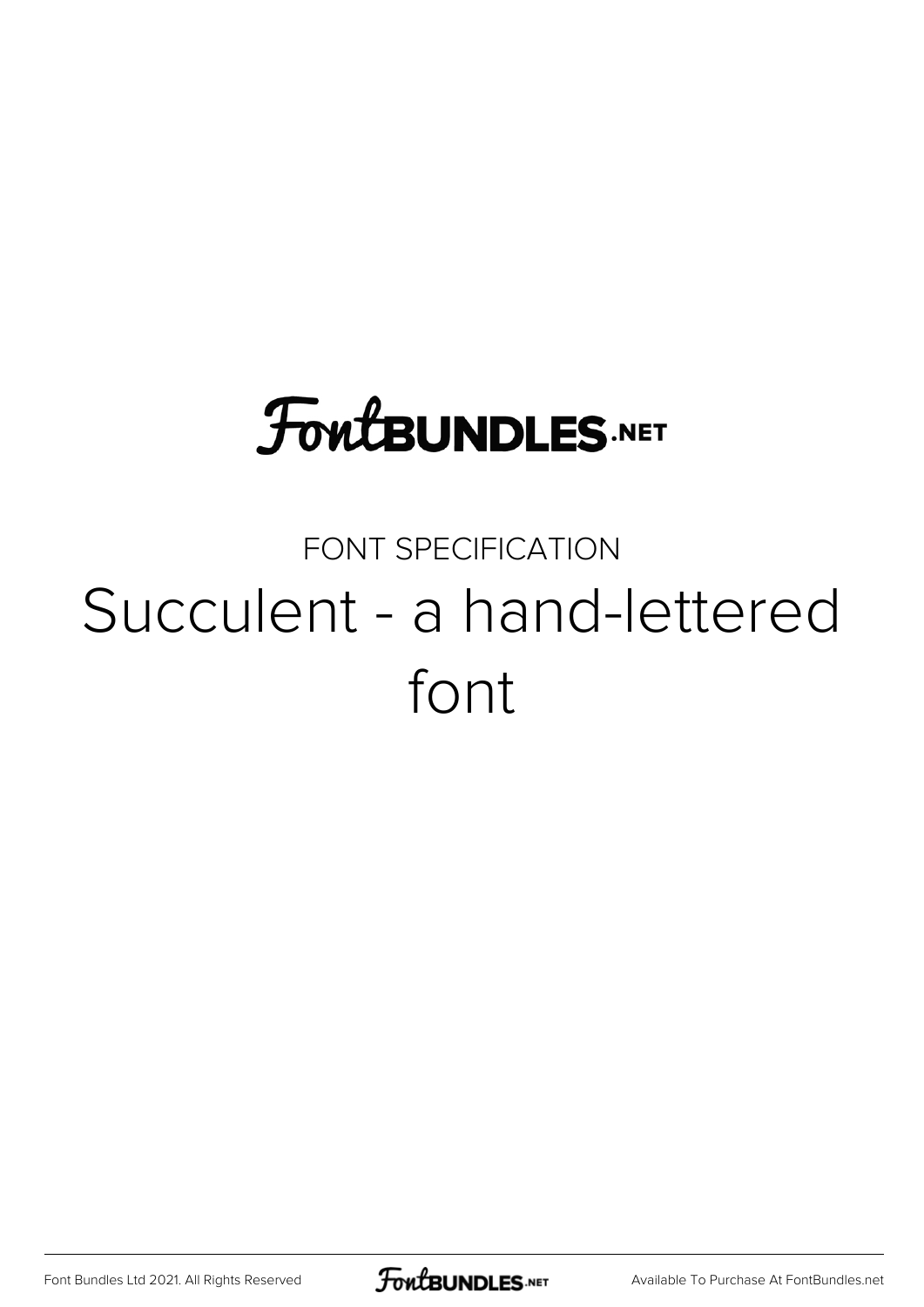#### Succulent Catchwords - Regular

**Uppercase Characters** 

### LA EL LOS LAS CONPORPARAN E UN LE ET AVECSUR EN POURA MIT DER DIE DAS UND EIN FÜR AUS BEI

Lowercase Characters

AN AND ON OR AT OF WITH FOR BY BUT TO IN IF YOU IS  $\pi$ **HE**  $A$ NOT BE ME ONLY SO NOW FREE TOO.

**Numbers** 

#### ZU VON NACHEM O OS AO AOS DE -

Punctuation and Symbols

| ele |                                                                              | $m w w \sim$ |  | $\sim$ $\sim$ |    |  |
|-----|------------------------------------------------------------------------------|--------------|--|---------------|----|--|
|     |                                                                              | $\sim$       |  |               | க் |  |
|     |                                                                              |              |  |               |    |  |
|     | $\}$ j $\phi$ $\epsilon$ $\in$ $\in$ $\in$ $\frac{1}{2}$ $\in$ $\frac{1}{2}$ |              |  |               |    |  |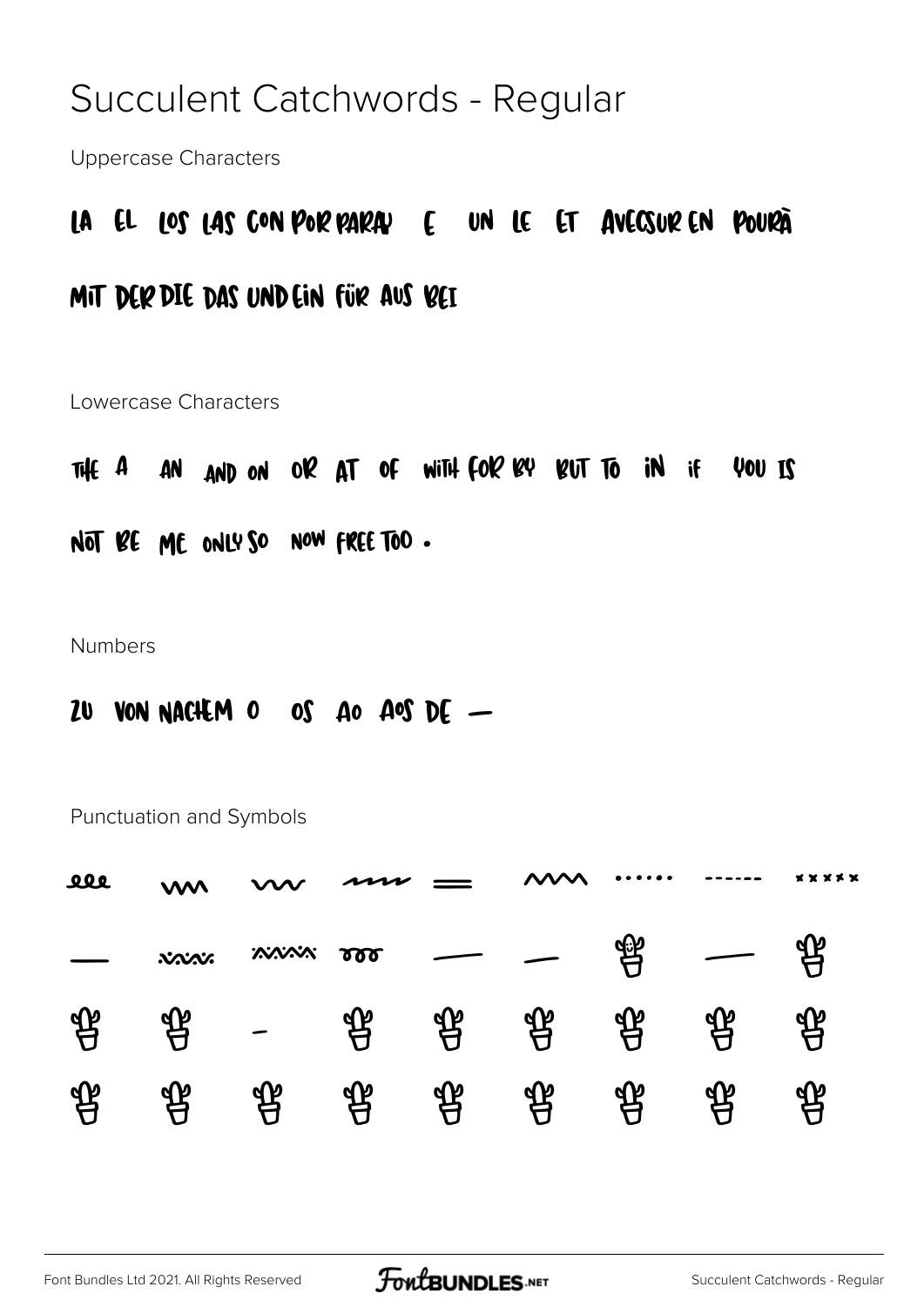

All Other Glyphs

### À Á Â Ã Ä Å Æ Ç È ÉÊËÌÍÎÏ  $\tilde{\rm N}$  $\mathsf{P}$ ÒÓÔÕÖרÙ  $\dot{u}$ ÜÝÞßàáâ  $\hat{\bm{\cup}}$ ã å æç è é ê ë ä  $\blacksquare$

FoutBUNDLES.NET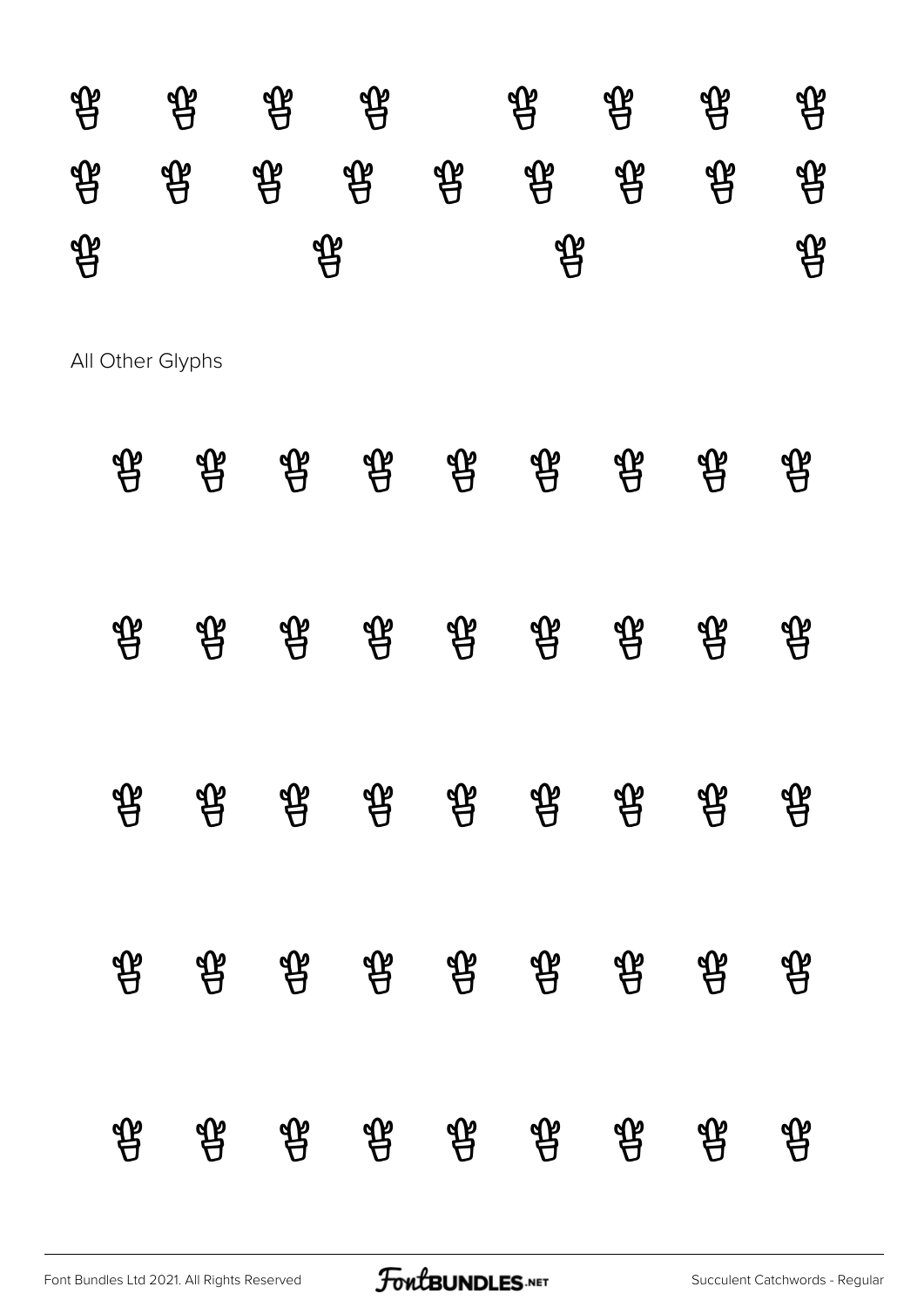# í î ï ð ñ ò ó ô õ ö ÷ ø ù ú û ü ý þ ÿ

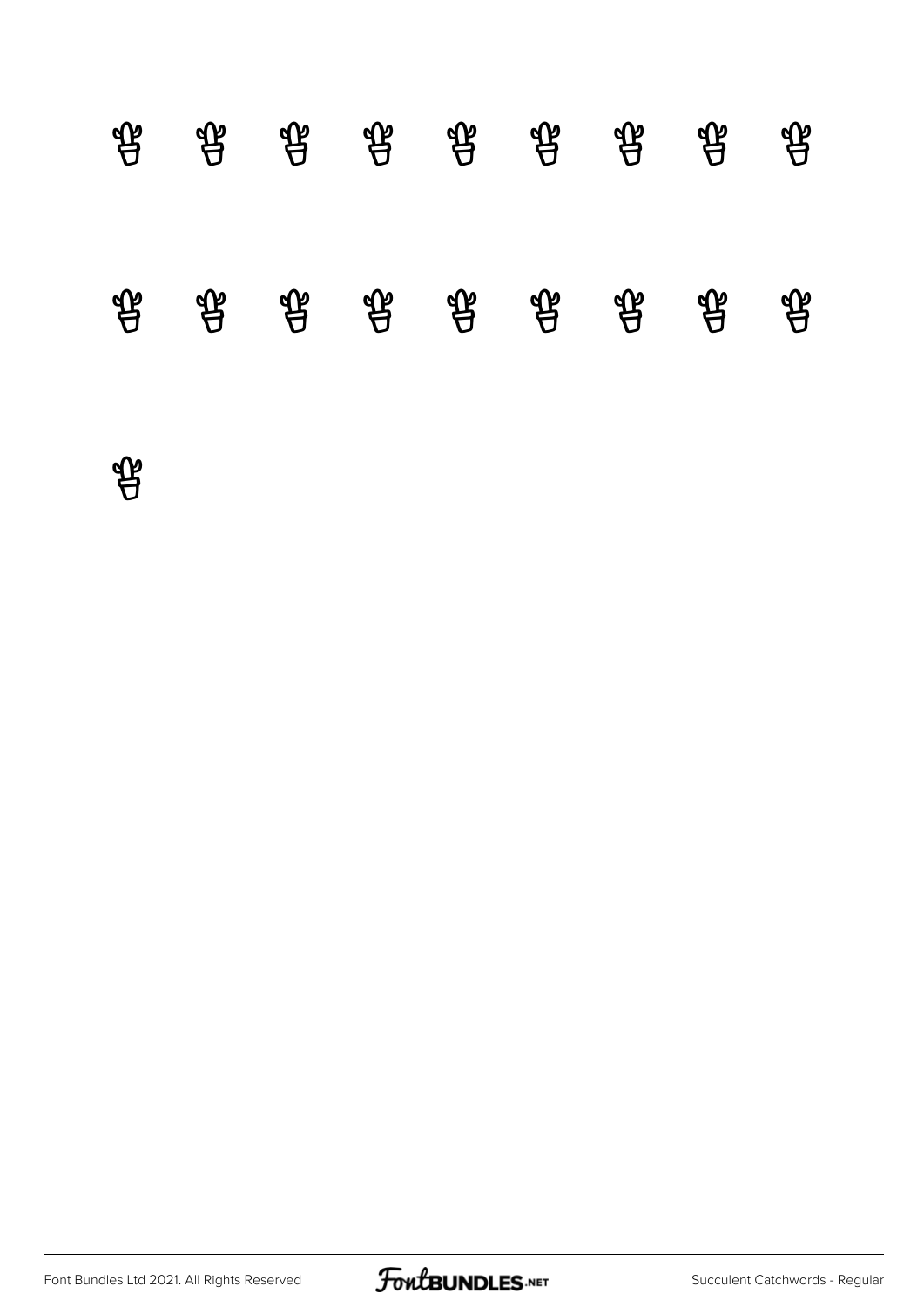### Succulent Regular - Regular

**Uppercase Characters** 

## A & C D E E G H I J K L M N O P Q **2 S T U V W X V Z**

Lowercase Characters

## A V C D E F G H i J K L M N O P Q **R S T U V W X Y Z**

**Numbers** 

0 1 2 3 4 5 6 7 8 9

Punctuation and Symbols

|  |  |  | * + , - . : ; $\langle$ =                                                                                                                                                                                                                                                                                                                                                                                                                                        |  |
|--|--|--|------------------------------------------------------------------------------------------------------------------------------------------------------------------------------------------------------------------------------------------------------------------------------------------------------------------------------------------------------------------------------------------------------------------------------------------------------------------|--|
|  |  |  | $\begin{array}{cccc} \text{\bf{?}} & \text{\bf{?}} & \text{\bf{?}} & \text{\bf{?}} & \text{\bf{?}} & \text{\bf{?}} & \text{\bf{?}} & \text{\bf{?}} & \text{\bf{?}} & \text{\bf{?}} & \text{\bf{?}} & \text{\bf{?}} & \text{\bf{?}} & \text{\bf{?}} & \text{\bf{?}} & \text{\bf{?}} & \text{\bf{?}} & \text{\bf{?}} & \text{\bf{?}} & \text{\bf{?}} & \text{\bf{?}} & \text{\bf{?}} & \text{\bf{?}} & \text{\bf{?}} & \text{\bf{?}} & \text{\bf{?}} & \text{\bf{$ |  |
|  |  |  | $\}$ i $\uparrow$ $f$ $\uparrow$ $\downarrow$ $\downarrow$ $\uparrow$                                                                                                                                                                                                                                                                                                                                                                                            |  |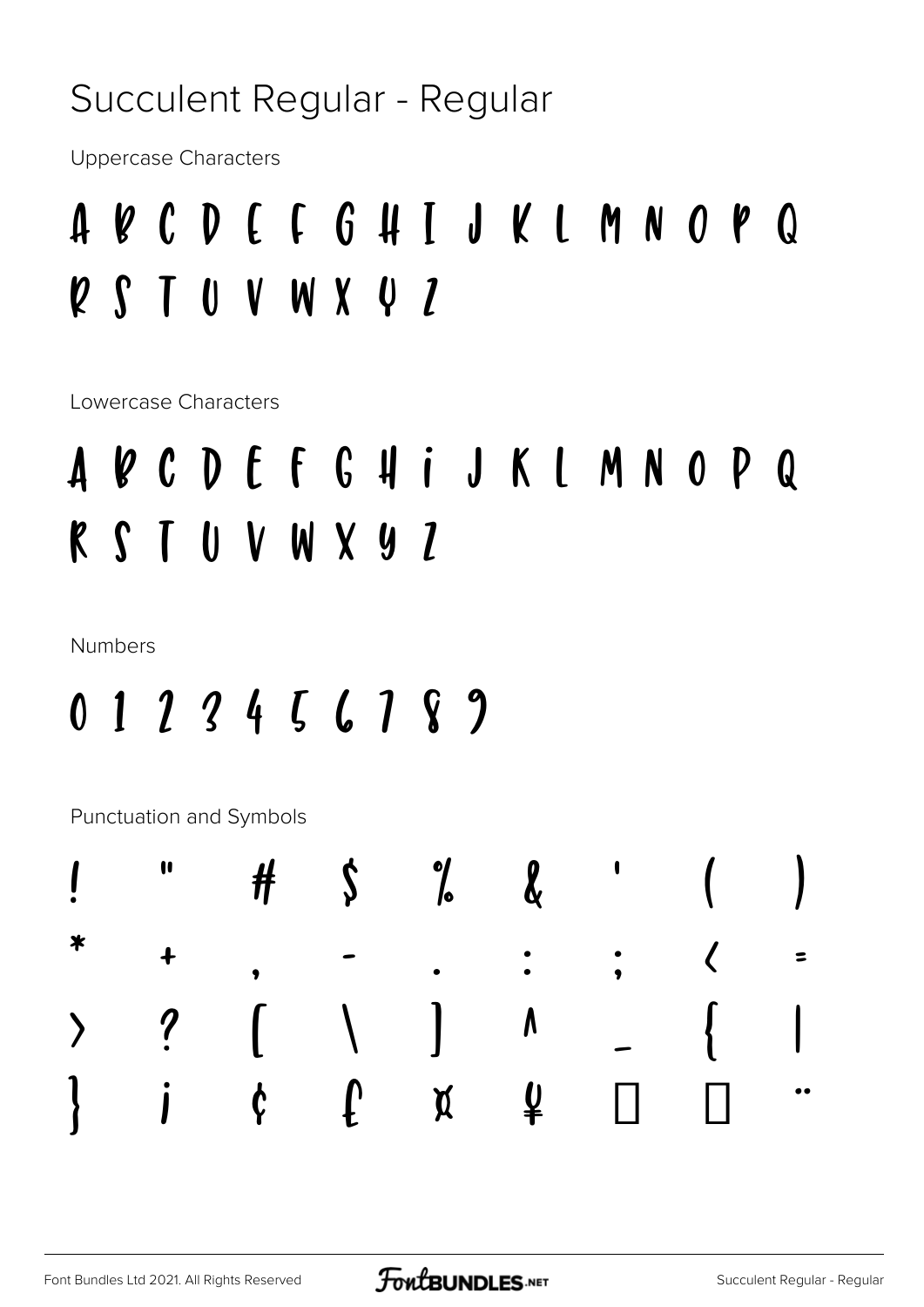|  | $\circledcirc$ a $\circledcirc$ a $\circledcirc$ |                             |  |                                     | $\frac{1}{\sqrt{1-\frac{1}{2}}}$ |
|--|--------------------------------------------------|-----------------------------|--|-------------------------------------|----------------------------------|
|  | $2 \quad 3 \quad 4 \quad \mu \quad \eta \quad .$ |                             |  | $\begin{matrix} 1 & 0 \end{matrix}$ |                                  |
|  |                                                  | $\frac{1}{4}$ $\frac{1}{2}$ |  |                                     | $\frac{3}{4}$                    |

All Other Glyphs

|  | $\tilde{A}$ $\tilde{A}$ $\tilde{A}$ $\tilde{A}$ $\tilde{A}$ $\tilde{A}$ $\tilde{C}$                                                                                                                                                                                                                    |  |  |  |
|--|--------------------------------------------------------------------------------------------------------------------------------------------------------------------------------------------------------------------------------------------------------------------------------------------------------|--|--|--|
|  | $\begin{matrix} \hat{I} & \hat{I} & \hat{I} & \hat{I} & \hat{I} & \hat{I} & \hat{I} & \hat{N} \end{matrix}$                                                                                                                                                                                            |  |  |  |
|  | $\tilde{0}$ $\tilde{0}$ $\tilde{0}$ $\tilde{0}$ $\tilde{0}$ $\tilde{0}$ $\tilde{0}$ $\tilde{0}$ $\tilde{0}$                                                                                                                                                                                            |  |  |  |
|  | $\hat{\mathbf{U}} \quad \  \  \, \hat{\mathbf{U}} \quad \  \  \, \hat{\mathbf{U}} \quad \  \  \, \mathbf{D} \quad \  \  \, \mathbf{B} \quad \  \  \, \hat{\mathbf{A}} \quad \  \  \, \hat{\mathbf{A}} \quad \  \  \, \hat{\mathbf{A}} \quad \  \  \, \hat{\mathbf{A}} \quad \  \  \, \hat{\mathbf{A}}$ |  |  |  |
|  | ÄÅÆÇĒÉ Ë Ï                                                                                                                                                                                                                                                                                             |  |  |  |